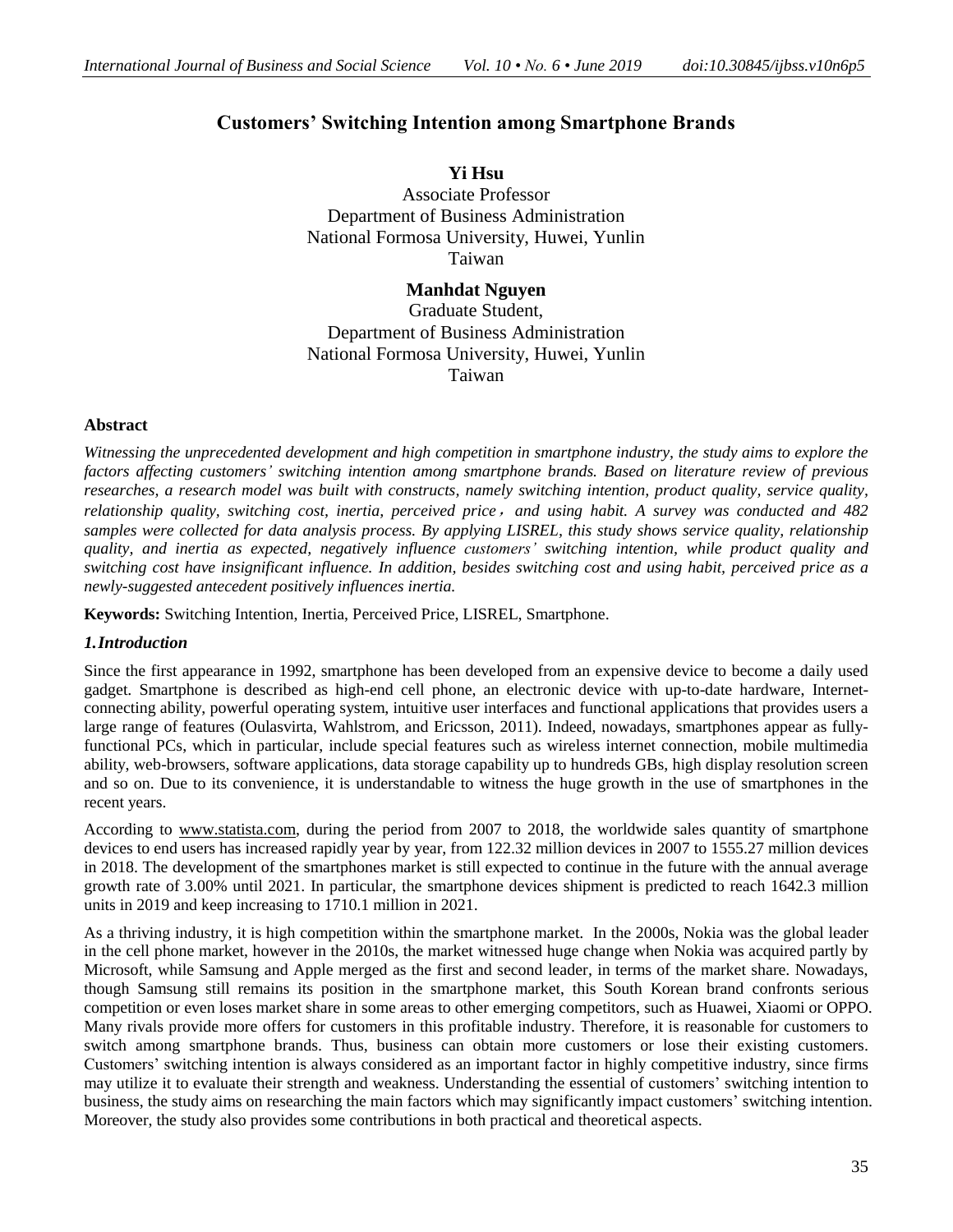The first section introduces the smartphone devices, smartphone markets, research purposes, and research structure. The other sections are literature review, methodology, results and discussion. Literature review presents related previous researches' findings, definition of all constructs, namely, switching intention, product quality, service quality, inertia, relationship quality, switching cost, perceived price and using habit. This part also develops the ten hypotheses which are tested in the study. The third section introduces the conceptual model and methodology. In particular, it provides information about conducted survey, questionnaire development, data analysis. The fourth section presents the data analysis results, hypotheses testing results and construct LISREL model. The fifth section summarizes main findings and some implications. Limitations and further potential research are also mentioned in this part.

### *2.Literature review*

### **2.1. Switching Intention**

Switching intention is intention from customers to cease using current brands and exchange to others (Bansal and Taylor, 1999). Therefore, switching intention is also understood as contrary to the concept of customer loyalty and may have two possible consequences to a business. Customers' switching among brands can help switched business get more customers; otherwise it can also cause the loss of current customers to switching business.

### **2.2. Product Quality**

Product quality was described as the conformity to each customer individual requirements or specifications (Reeves and Bednar, 1994). The feeling of enjoyment, pleasure, content and satisfaction can be triggered by high degree of product quality, which may make customer confident, trusted in current brands, hence weaken switching intention. Therefore, the study develops the first hypothesis as: H1. Product quality negatively influences customers' switching intention.

### **2.3. Service Quality**

Service quality is the overall judgement of service superiority from customers (Parasuraman, Zeithaml, and Berry, 1985). In fact, customers who assess service quality as high have the possibility of repurchase due to high satisfaction and brand loyalty, while customers who evaluate service quality as low are likely to change to other brands. Therefore, the study developed the second hypothesis as: H2: Service quality negatively influences customers' switching intention.

#### **2.4. Relationship Quality**

Relationship quality is the reliable relationship with the customers, relationship quality decreases the customer uncertainty for transacting and increases customer loyalty, therefore customers may become positively response or reliant towards services or products brands (Smith, 1998) The concept of relationship quality, in fact has been reviewed by many previous researches. Most of researches agree with the three dimensions of relationship quality, which include: customer satisfaction, commitment, and trust. This study also follows the previous researches with this three-dimension relationship quality. Satisfaction is positive emotion after using service or products (Um, Chon, and Ro, 2006). Obviously, this emotional status is expected by service or product provider because it enhances the customer loyalty which leads to repurchase intention or prevent switching intention. Moreover, Bansal and Taylor's study (1999) also figured out customer satisfaction negatively influenced customers' switching intention. Customer trust as customer beliefs relating certain characteristics of supplier (Coulter and Coulter, 2002). Customer commitment is the enduring expectation to retain a relationship due to good previous performance of service or product providers (Palmatier, Dant, Grewal, and Evans, 2006). Therefore, trust and commitment can encourage customer to repurchase, enhance customer loyalty and deteriorate switching intention.

Following the previous researches, three hypotheses are developed as:

- H3: Customer satisfaction negatively influences customers' switching intention.
- H4: Trust negatively influences customers' switching intention.
- H5: Commitment negatively influences customers' switching intention.

#### **2.5. Switching Cost**

Switching cost was described as the cost that users; or customers have to bear if they decide to stop using current service or products and switch to other brands (Burnham, Freds, and Mahajan, 2003). There have already been a number of researches about switching cost and switching cost's types. A majority of researches have agreed with and paid high attention to continuity cost, sunk cost and set-up cost, three major switching cost. Continuity costs are considered as opportunity cost because after years of continuously using the same brand, the customers may attain special benefits if they keep using the current brand. The decision of switching to other brands can cause the customer loss of these particular interests. Sunk costs is the costs which include time, effort and expense that have been spent on current brands (Chang, Liu, and Chen, 2014).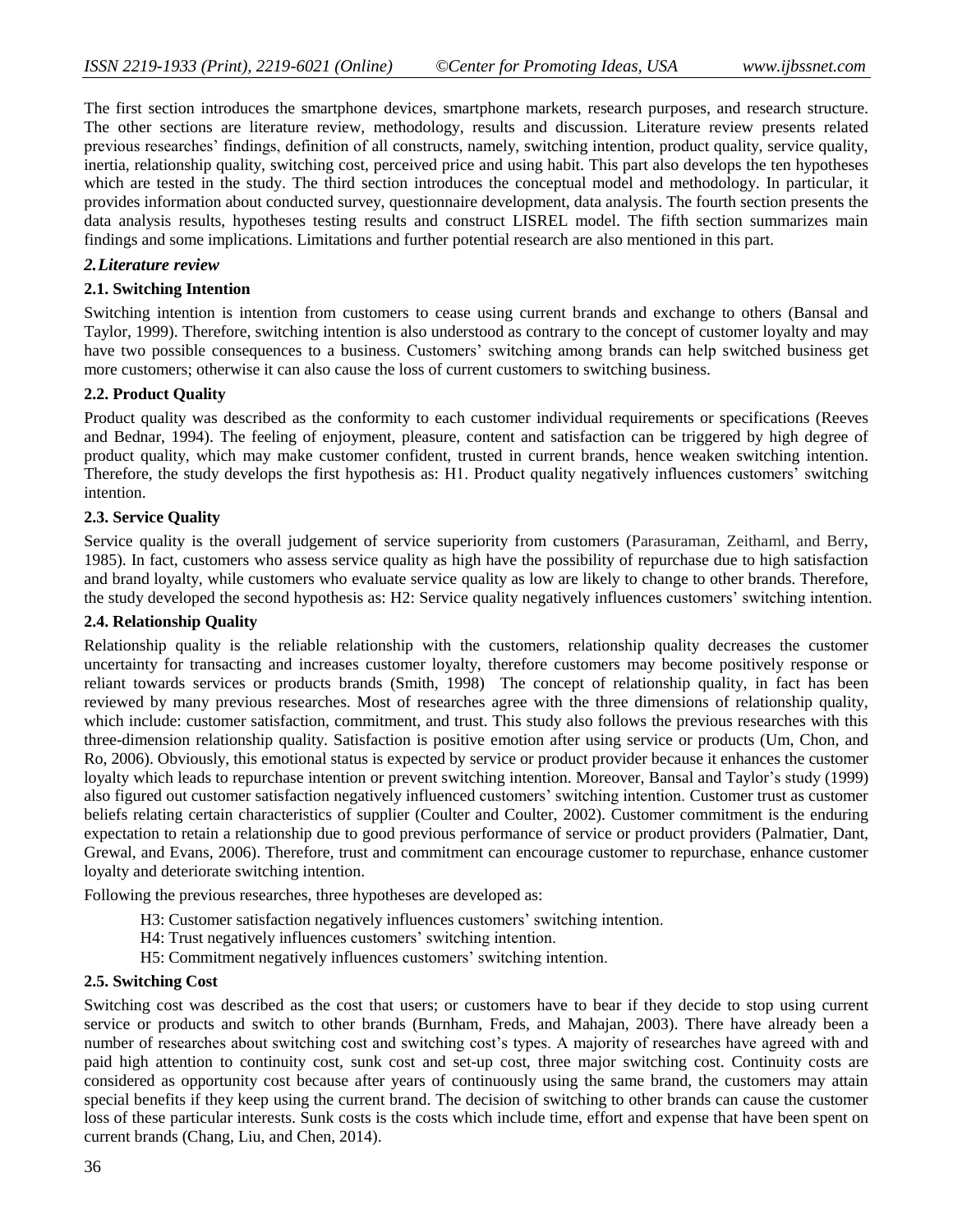Finally, set-up costs are described as the time, effort, and money invested to use new service or product (Burnham et al., 2003). Previous studies found out switching cost negatively impact customers' switching intention such as Chang et al. (2014), increasing switching costs deteriorates the switching intention. Consequently, the sixth hypothesis of this study is developed as: H6: Switching cost negatively influences the customers' switching intention.

# **2.6. Inertia**

Inertia is customer current behavioral patterns, though better incentives to switch are available (Polites and Karahanna, 2012). Moreover, inertia also reduces sense of the ease of use or attractiveness, appeal of substitute and negatively influences customers' intention to chance, hence the following hypothesis is developed as: H7: Inertia negatively influences the customers' switching intention.

## **2.7. Antecedents of inertia**

### 2.7.1. Switching Cost

If the switching cost is higher in comparison with switching benefits, inertia may decrease the customers' switching intention (Sun, Liu, Chen, Shen, and Zhang, 2017). In particular, for sunk cost, inertia appears when customers notice their previously invested time, money, and effort in current brands as high; for set up cost, users may hesitate to switch if they perceive spending time, money, and effort in initiating new brand is not necessary; and continuity costs may result in inertia, if customers maintain the current brand because they may attain particular advantages, regardless of better alternatives (Sun, et al., 2017). Therefore, the study proposes the eighth hypothesis as: H8: Switching cost positively influences inertia.

### 2.7.2. Perceived Price (of alternatives)

From customer perspective, price is described as the sum of money that consumers have to pay to obtain service or products [\(Zeithaml, 1988\)](https://www.sciencedirect.com/science/article/pii/S102931321500041X#bib55). In the smartphone market, price can be barrier for customers when they want to purchase new products or switch to other brands. Like other industry, smartphone market is also divided into small segments based on selling price. Customers may realize the advantages, benefits and superior functions of alternative products or brands, however high perceived price of alternatives forces them to maintain current products or brands instead of purchase new ones or switch to other brands. Therefore, the study develops the following hypothesis as: H9: Perceived price positively influences inertia.

# 2.7.3. Using Habit

Habit is sequences of actions which people do frequently, automatically, and almost without much thinking (Aarts, 1999). If customers have the habit of using a certain brand, they are unlikely to make comparison among brands, in fact, they simply take spontaneous action to follow their current behavior patterns, which reduce the cost of individual decision making (Sun et al., 2017). Moreover, customers who expect to avoid changing stress, and switching feel comfortable to stick to current brands, which leads to inertia. Hence, the study proposes the tenth hypothesis as: H10: Using habit positively influences inertia.

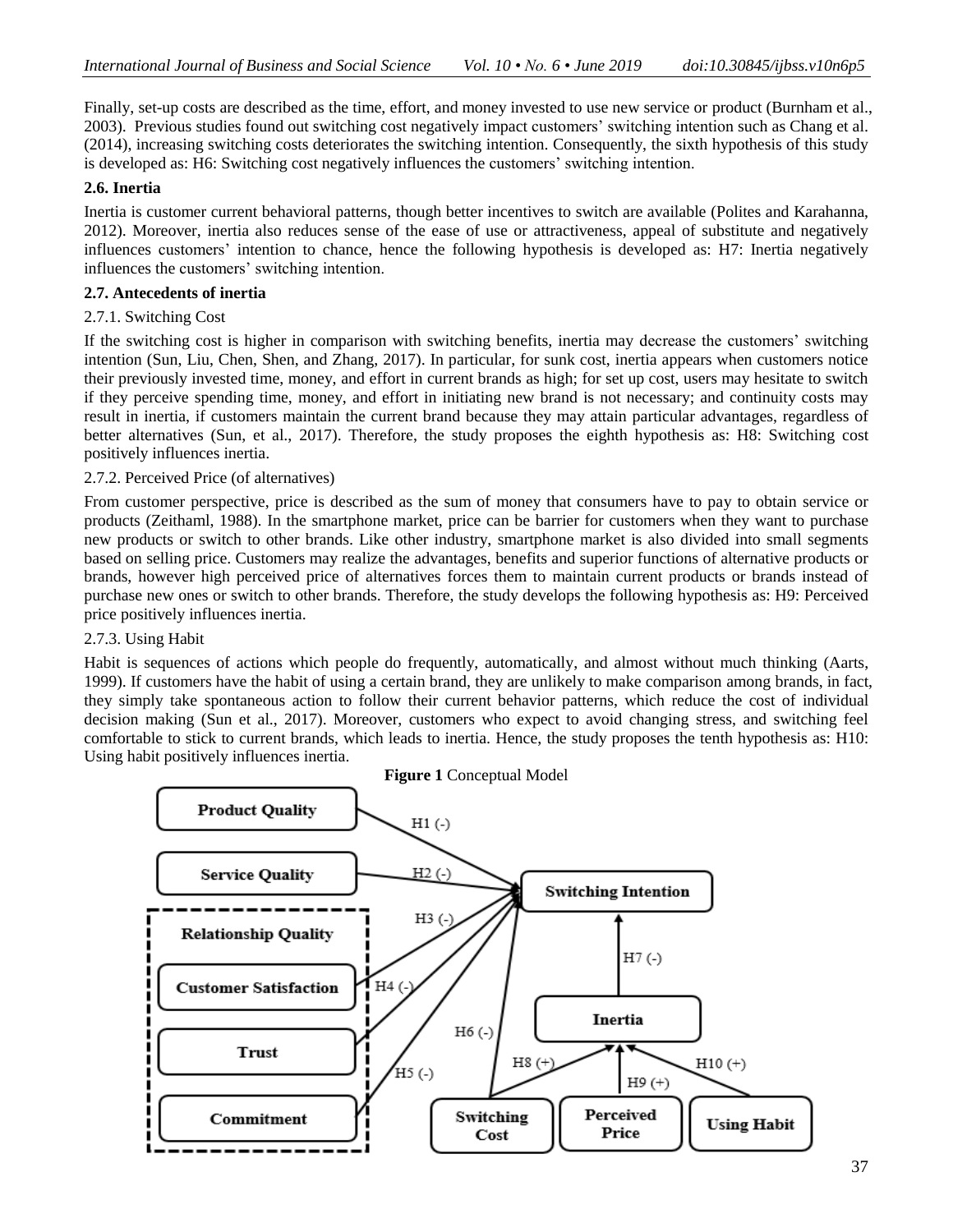# *3.Methodology*

In this study, LISREL software (ver 8.8) and STATISTICA software (ver 10.0) were utilized for data analysis. For testing the ten hypotheses in the research model **(Figure 1)**, data analysis process was conducted with two major stages. Firstly, the study clarified the measurement scale, secondly the relationship between variables was evaluated.

### **3.1. Constructs measurement and data collection**

To get the insight understanding of the customers' intention of switching among smartphones brands and test the proposed conceptual model, survey research method was conducted. This survey includes two parts. The first part with 48 five-point Likert-type scale questions measures the variables namely customers' switching intention, product quality, service quality, customer satisfaction, trust, commitment, switching cost, inertia, perceived price, and using habit. The second part includes 11 demographic questions to get a deeper knowledge of respondents.

In order to gain data, a survey with English, Vietnamese and Chinese version was conducted from Sep 09<sup>th</sup> 2018 to Nov 15<sup>th</sup> 2018. The survey was distributed online through Google Forms and other social network platforms. A total of 482 responds were collected and valid for further processing.

### **3.2. Data Analysis**

# 3.2.1. Exploratory factor analysis (EFA)

In multivariate exploratory technique, this study conducted Principal Axe factor analysis to retrench the variables and confirmatory factor analysis is utilized to construct the LISREL model to explain the relationships among variables. Among the rotation methods, Oblique rotation method, Varimax normalized rotation was also selected for retrenching the variables. For factor loadings, in general, the higher the factor loadings is, the better validity is, but Hair, Black, Babin, Anderson, and Tatham (2014) mentioned 0.5 as the cut-off for practical significance. After exploratory factor analysis, 46 out of 48 question of the study were remained and loaded into 10 factors.

### 3.2.2. Confirmatory factor analysis (CFA)

In general, CFA is conducted to take a confirmatory test. Unlike EFA, in CFA, all factors are developed from theory, instead of statistical results, which means before analysis, researchers should clearly understand the number of constructs, variables and which constructs each variable belong to.

#### 3.2.3. Linear structural relations (LISREL)

To test the hypotheses, the LISREL software was utilized. The program, which has been popularly used to estimate covariance structure models, combines the features of both factor analysis and multiple regression. In addition, fit indices such as: Chi-square/d.f, RMR and RMSEA (absolute fit indices), CFI (incremental fit index) are computed and considered adequate to assess model fit (Hair et al., 2014).

# *4.Result*

# **4.1 Demographic statistics**

**Table 1** shows details about demographic information of respondents. As can be seen, males account for 59.9% with 289 samples while females make up 40.1% with 193 samples. Regarding marital status, singles make up 77.2% and married people constitute 22.8%. Most of samples are from Vietnam and Taiwan, 48.1% and 40.9% respectively and only 55 samples (11%) are from other countries such as: Mongolia, Thailand, Indonesia, and India. In term of age, age group from 18 to 25 takes the majority with 245 samples (50.8%), followed by age group 26-35 with 186 samples (38.6%) and age group 36-45 with 48 samples (10%). Only 3 samples are under 18 year-old, while no respondent is over 45 year-old. Regarding smartphone brands, Samsung and Apple take the first and second place with 38.8% and 24.9% respectively. A majority of samples (71%) have average monthly income between USD 250-1000.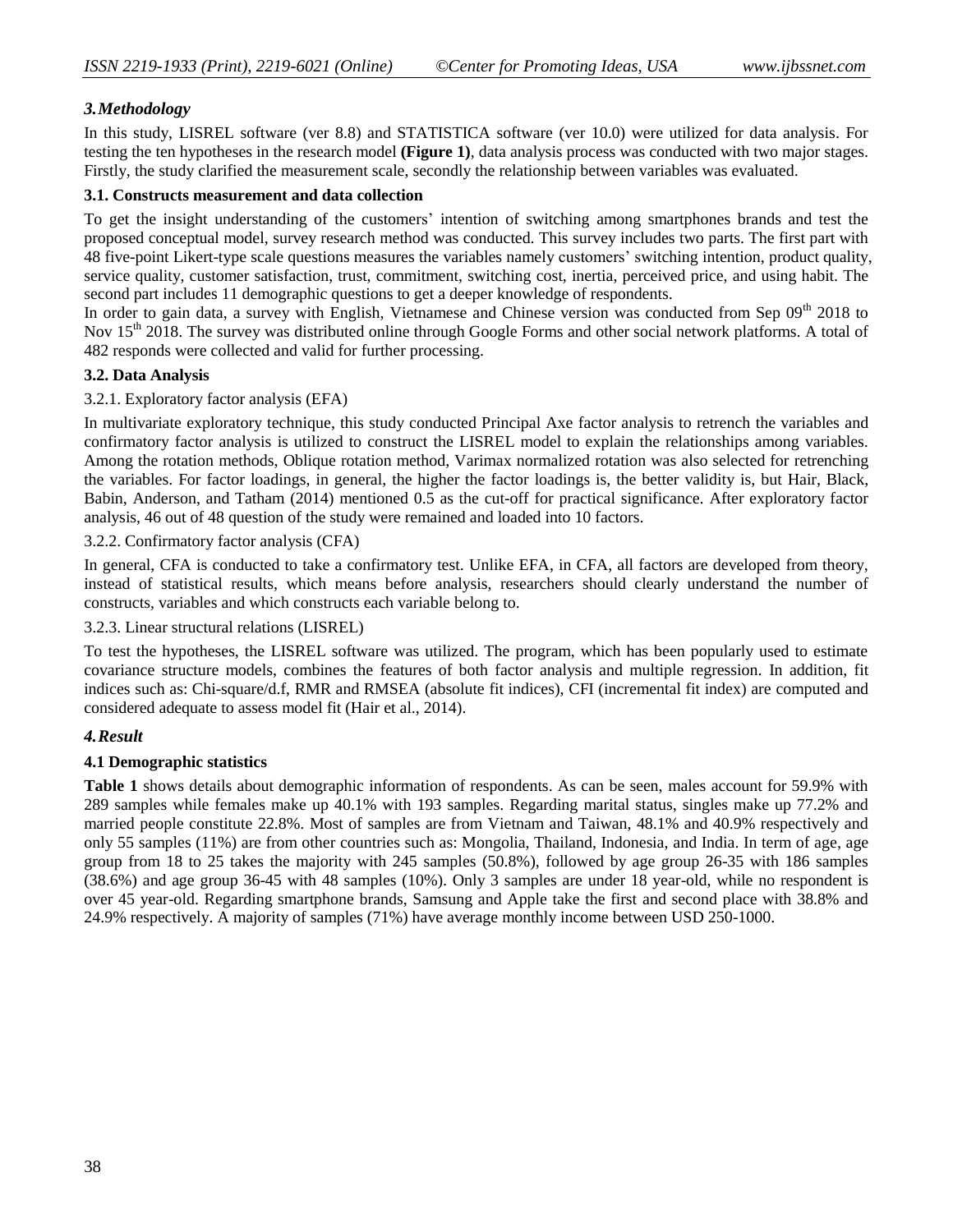| Items            | Frequency | Percentage $(\% )$ | Items                 | Frequency | Percentage $(\% )$ |  |  |
|------------------|-----------|--------------------|-----------------------|-----------|--------------------|--|--|
| Gender           |           |                    | Nationality           |           |                    |  |  |
| Male             | 289       | 59.9               | Vietnam               | 232       | 48.1               |  |  |
| Female           | 193       | 40.1               | Taiwan                | 197       | 40.9               |  |  |
|                  |           |                    | Other                 | 53        | 11                 |  |  |
| Age              |           |                    | Monthly Income        |           |                    |  |  |
| < 18             | 3         | 0.6                | $<$ USD250            | 51        | 10.6               |  |  |
| 18-25            | 245       | 50.8               | USD251-500            | 169       | 35.1               |  |  |
| 26-35            | 186       | 38.6               | USD501-1000           | 173       | 35.9               |  |  |
| $36 - 45$        | 48        | 10                 | $>$ USD $1000$        | 89        | 18.4               |  |  |
| Smartphone Brand |           |                    | <b>Martial Status</b> |           |                    |  |  |
| Apple            | 120       | 24.9               | Single                | 372       | 77.2               |  |  |
| Samsung          | 187       | 38.8               | Married               | 110       | 22.8               |  |  |
| Other            | 92        | 36.3               |                       |           |                    |  |  |

#### **Table 1.** Demographic Statistics

# **4.2. Confirmatory factor analysis (CFA)**

**Table 2** presents in details the CFA results. Some items were deleted because of low factor loading, others were deleted to increase the model fit. All remained items have factor loading over the recommended number of 0.5. Besides, for reliability, Fornell and Larcker (1981) suggested 0.7 as the cut-off value for Cronbach's alpha. The result showed all constructs had suitable Cronbach's alpha value. In **Table 3**, the covariance matrix presents the linear relationship between constructs.

#### **Table 2**

CFA items and loading

| <b>Constructs Items</b>      | Factor loading | Cronbach's alpha | <b>Constructs Items</b> | Factor loading | Cronbach's alpha |
|------------------------------|----------------|------------------|-------------------------|----------------|------------------|
| <b>Switching Intention</b>   |                | 0.950            | Commitment              |                | 0.940            |
| SI <sub>1</sub>              | 0.92           |                  | COM1                    | 0.69           |                  |
| SI <sub>2</sub>              | 0.86           |                  | COM <sub>2</sub>        | 0.72           |                  |
| SI3                          | 0.89           |                  | COM <sub>3</sub>        | 0.72           |                  |
| SI <sub>4</sub>              | 0.9            |                  | COM4                    | 0.7            |                  |
| SI <sub>5</sub>              | 0.89           |                  |                         |                |                  |
| <b>Product Quality</b>       |                | 0.970            | <b>Switching Cost</b>   |                | 0.770            |
| PQ1                          | 0.82           |                  | SC <sub>1</sub>         | 0.92           |                  |
| PQ <sub>2</sub>              | 0.8            |                  | SC <sub>2</sub>         | 0.86           |                  |
| PQ3                          | 0.79           |                  | SC <sub>3</sub>         | 0.86           |                  |
| PQ4                          | 0.77           |                  | SC <sub>4</sub>         | 0.9            |                  |
| PQ5                          | 0.79           |                  |                         |                |                  |
| PQ6                          | 0.88           |                  |                         |                |                  |
| <b>Service Quality</b>       |                | 0.940            | <b>Inertia</b>          |                | 0.960            |
| SQ1                          | 0.58           |                  | IN1                     | 0.68           |                  |
| SQ <sub>2</sub>              | 0.69           |                  | IN2                     | 0.55           |                  |
| SQ <sub>3</sub>              | 0.61           |                  | IN3                     | 0.62           |                  |
| SQ4                          | 0.84           |                  | IN4                     | 0.64           |                  |
|                              |                |                  | IN <sub>5</sub>         | 0.52           |                  |
| <b>Customer Satisfaction</b> |                | 0.930            | <b>Perceived Price</b>  |                | 0.850            |
| CS <sub>1</sub>              | 0.81           |                  | PP <sub>1</sub>         | 0.78           |                  |
| CS <sub>2</sub>              | 0.77           |                  | PP <sub>2</sub>         | 0.8            |                  |
| CS <sub>3</sub>              | 0.8            |                  | PP3                     | 0.88           |                  |
| CS4                          | 0.76           |                  | PP4                     | 0.57           |                  |
| CS5                          | 0.81           |                  |                         |                |                  |
| CS <sub>6</sub>              | 0.86           |                  |                         |                |                  |
| <b>Trust</b>                 |                | 0.880            | <b>Using Habit</b>      |                | 0.750            |
| TRU1                         | 0.87           |                  | UH1                     | 0.89           |                  |
| TRU <sub>2</sub>             | 0.83           |                  | UH <sub>2</sub>         | 0.83           |                  |
| TRU3                         | 0.84           |                  | UH3                     | 0.84           |                  |
| TRU4                         | 0.81           |                  | UH4                     | 0.84           |                  |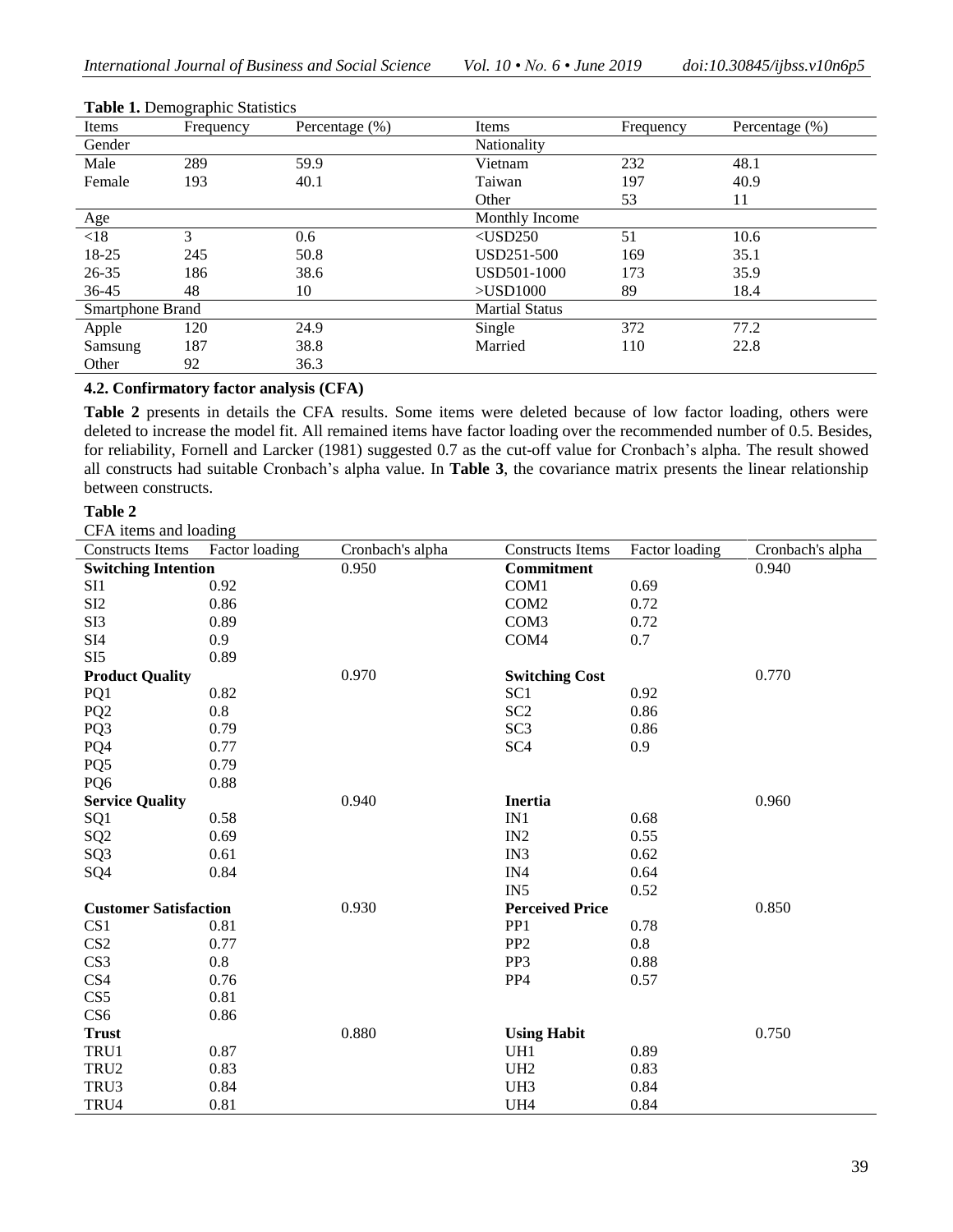|               | <b>Table 5</b> Covariance Matrix |      |         |               |            |            |           |      |          |           |  |
|---------------|----------------------------------|------|---------|---------------|------------|------------|-----------|------|----------|-----------|--|
|               | <b>SI</b>                        | PQ   | SQ      | $\mathbf{CS}$ | <b>TRU</b> | <b>COM</b> | <b>SC</b> | IN   | $\bf PP$ | <b>UH</b> |  |
| <b>SI</b>     | 1.76                             |      |         |               |            |            |           |      |          |           |  |
| PQ            | $-0.23$                          | 1.19 |         |               |            |            |           |      |          |           |  |
| SQ            | $-0.10$                          | 0.03 | 0.59    |               |            |            |           |      |          |           |  |
| $\mathbf{CS}$ | $-0.38$                          | 0.91 | 0.06    | 1.72          |            |            |           |      |          |           |  |
| <b>TRU</b>    | $-0.41$                          | 0.45 | 0.03    | 0.67          | 1.52       |            |           |      |          |           |  |
| <b>COM</b>    | $-0.47$                          | 0.25 | 0.03    | 0.04          | 0.47       | 1.07       |           |      |          |           |  |
| <b>SC</b>     | $-0.19$                          | 0.11 | 0.01    | 0.15          | 0.19       | 0.23       | 1.75      |      |          |           |  |
| IN            | $-0.17$                          | 0.08 | $-0.03$ | 0.13          | 0.14       | 0.16       | 0.13      | 0.35 |          |           |  |
| $\bf PP$      | $-0.35$                          | 0.19 | 0.02    | 0.39          | 0.40       | 0.31       | 0.31      | 0.31 | 1.41     |           |  |
| <b>UH</b>     | $-0.28$                          | 0.27 | 0.02    | 0.40          | 0.37       | 0.43       | 0.12      | 0.1  | 0.18     | 1.56      |  |

#### **Table 3** Covariance Matrix

\* SI-switching intention, PQ-product quality, SQ-service quality, CS-customer satisfaction, TRU-trust, COMcommitment, SC-switching cost, IN-inertia, PP-perceived price, UH-using habit

#### *4.3. Test of hypotheses*

The LISREL result was shown in **Figure 2** and **Table 4**. Contrary to the research expectation, product quality (t-value  $= -0.12$ , p $>0.05$ ), customer satisfaction (t-value  $= -1.24$ , p $>0.05$ ), and switching cost (t-value  $= -0.73$ , p $>0.05$ ) have insignificant influences on customers' switching intention. Therefore, H1, H3, and H6 are unsupported. Service quality ( $\beta$  = -0.24, t-value = -2.58, p<0.05), trust ( $\beta$  = -0.11, t-value = -2.10, p<0.05), commitment ( $\beta$  = -0.31, t-value = -5.15, p<0.05), and inertia ( $\beta$  = -0.30, t-value = -3.06, p<0.05) have significant negative influences on customers' switching intention. H2, H4, H5, and H7 are supported. Finally, switching cost  $(\beta = 0.07, t-value = 2.11, p<0.05)$ , perceived price  $(\beta = 0.21, t-value = 5.85, p < 0.05)$ , and using habit  $(\beta = 0.04, t-value = 2.00, p < 0.05)$  are tested to positively influence inertia. Therefore, H8, H9, and H10 are supported.

#### **Figure 2** Result of LISREL



Chi square=19.92, df=7, P-value=0.0574, RMSEA=0.062, GFI=0.99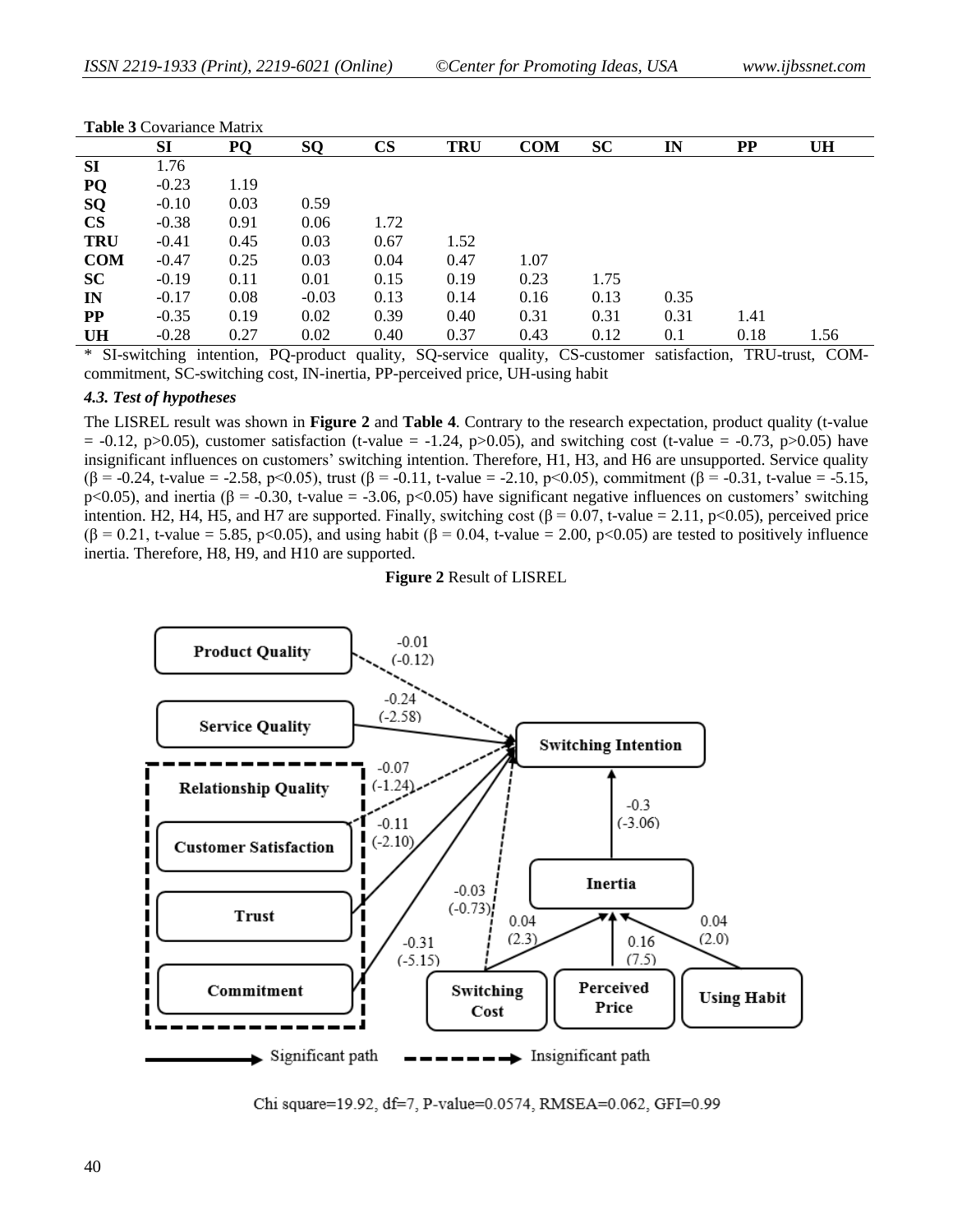| таше ч         |                                                         |           |         |           |  |  |
|----------------|---------------------------------------------------------|-----------|---------|-----------|--|--|
|                | Hypotheses testing                                      |           |         |           |  |  |
| Hypothesis     |                                                         | Estimates | t-value | Supported |  |  |
|                |                                                         |           |         | (Yes/No)  |  |  |
| H1             | Product Quality $\rightarrow$ Switching Intention       | $-0.01$   | $-0.12$ | No.       |  |  |
| H2             | Service Quality $\rightarrow$ Switching Intention       | $-0.24$   | $-2.58$ | Yes       |  |  |
| H <sub>3</sub> | Customer Satisfaction $\rightarrow$ Switching Intention | $-0.07$   | $-1.24$ | No.       |  |  |
| H4             | $Trust \rightarrow Switching$ Intention                 | $-0.11$   | $-2.1$  | Yes       |  |  |
| H <sub>5</sub> | Commitment $\rightarrow$ Switching Intention            | $-0.31$   | $-5.15$ | Yes       |  |  |
| H <sub>6</sub> | Switching Cost→Switching Intention                      | $-0.03$   | $-0.73$ | No.       |  |  |
| H7             | Inertia $\rightarrow$ Switching Intention               | $-0.3$    | $-3.06$ | Yes       |  |  |
| H <sub>8</sub> | Switching Cost→Inertia                                  | 0.04      | 2.3     | Yes       |  |  |
| H <sup>9</sup> | Perceived Price→Inertia                                 | 0.16      | 7.5     | Yes       |  |  |
| H10            | Using Habit $\rightarrow$ Inertia                       | 0.04      | 2.0     | Yes       |  |  |

For fit index, the most important criteria namely, Chi-square/df = 2.84, CFI = 0.988, GFI = 0.99, AGFI=0.935, RMR =  $0.021$ , and RMSEA =  $0.062$ , all meet the recommended standard. In particular, Hair et al. (2014) suggested Chisquare/df should be under 3; CFI, GFI, and AGFI should be over 0.9; RMSEA and RMR should be under 0.08 for good model fit. Therefore, the study gets enough sufficient information to conclude the model has good fit-indexes.

# *5. Discussion*

**Table 4**

### **5.1. Summary of result**

With the unprecedented development and high competition in the smartphone industry, understanding the determinants of customers' switching intention among smartphone brands is essential. Researching customers' switching intention toward smartphone brands is, therefore, the key purposes of this paper. Firstly, service quality, relationship quality (trust, commitment included), and inertia negatively influence customers' switching intention. Moreover, in this study, relationship quality appears as the most powerful factor that causes customers to maintain their current smartphone brands. This finding is understandable because when customers trust a supplier or feel committed to a brand, they would be more loyal to this brand and unlikely to switch. In addition, if customers receive high service quality from smartphone brands and suppliers or have inertia, they are likely to stay within current brands, instead of changing to alternatives. Secondly, product quality, customer satisfaction, and switching cost were expected to impact customers' switching intention; however the study shows opposite results. The hypotheses are unsupported. It is quite amazing that product quality and customer satisfaction which are generally thought to influence customers' switching intention, appear to have insignificant influence on customers' switching intention. It is maybe due to the fact that nowadays the quality gap between different smartphone producers is small because of technology development and technology transfer. For switching cost, this finding is contradict to some previous researches. Thirdly, all three inertia antecedents, namely switching cost, perceived price, and using habit positively influence inertia. Potential reasons is the fact that the switching cost that customers have to bear if they decide to switch to other brands and perceived price of others are too expensive to change, regardless of clear advantages, attractiveness of alternative products or brands.

#### **5.2. Theoretical implications**

The study contributes some theoretical implications. Firstly, this study was one among a few studies which conducted a thorough research to understand customers' switching intention in smartphone industry. Secondly, the study proposed inertia as a main structure which has influence on switching intention. Inertia, which has been frequently used to indicate preference to keep using current products/service regardless of better options, is not new in previous researches to explain how new technologies is accepted, however the function in switching intention has seldom been studied. Thirdly, in addition to switching cost and using habit which have already been examined in many previous researches, the study proposed perceived price as another antecedent. This finding enriches the understanding of inertia components.

#### **5.3. Practical implications**

For practical implications, the study provides some useful information for management purposes. Firstly, as a major factor which has negative impact on customers' switching intention, relationship quality should be paid high attention. Hence, marketing functions may develop suitable campaign to gain customer trust and commitment, which enhance customer brand loyalty to keep using the current smartphone brands. Besides relationship quality, service quality also takes a key role in preventing switching intention. Therefore, service providers should also focus on service quality by working closely with retailers, retail staff, and supply chains to maintain high quality and retain existing customers.